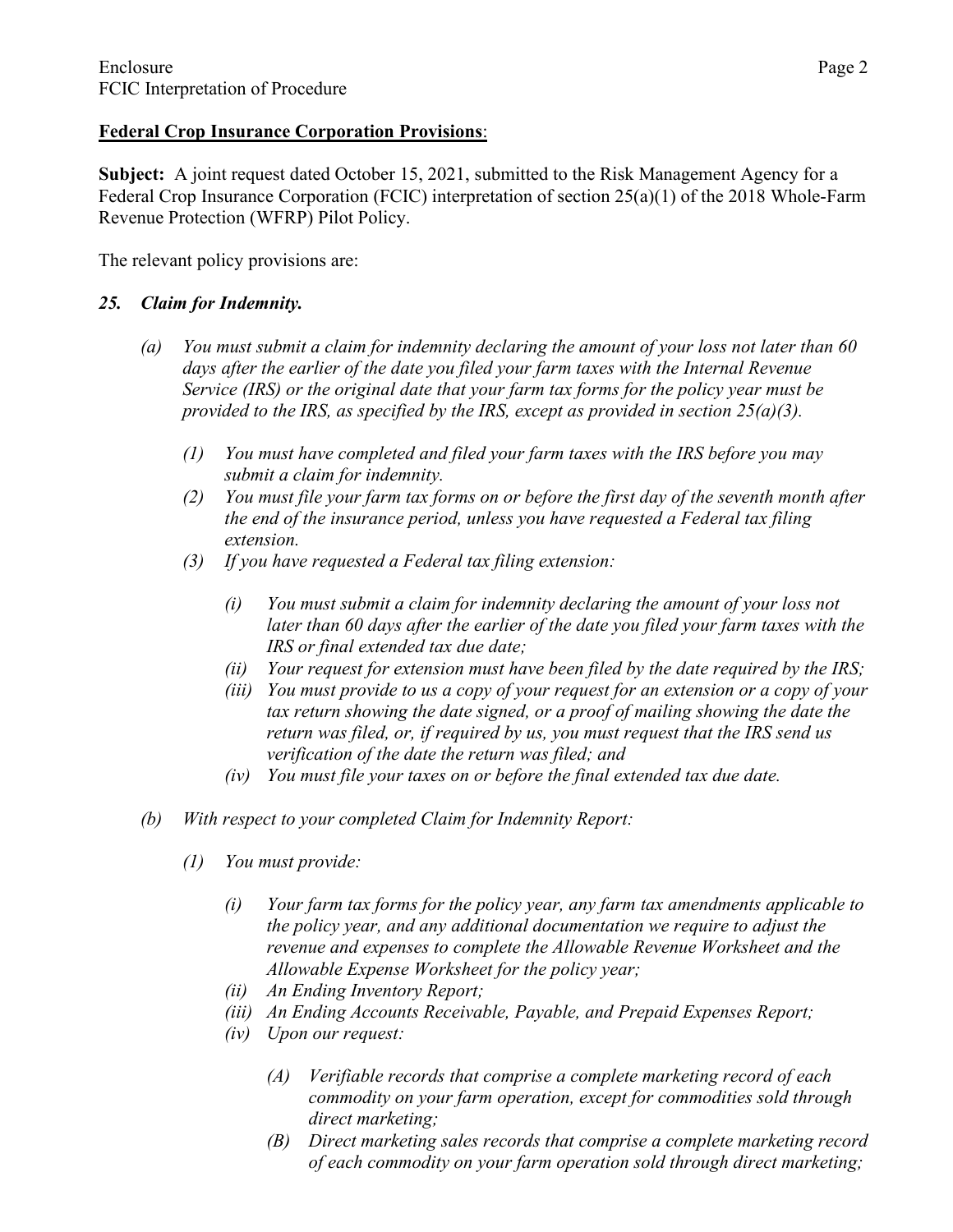*and*

- *(C) For commodities that produced less actual revenue than expected revenue, additional verifiable records sufficient to determine the loss of revenue was caused by perils covered under this policy; and*
- *(v) Information to complete the Farm Operation Report with final production and revenue information;*

*\*\*\*\**

- *(c) A claim cannot be settled:*
	- *(1) Unless all conditions of subsections (a) and (b) have been met;*
	- *(2) Until the policy year's farm tax forms are filed with the IRS; and*
	- *(3) Until indemnities are received, as applicable, from all other policies issued under the authority of the Act that cover commodities insured under this policy.*

## **Interpretation Submitted by Requestor(s)**

### First Requestor's Interpretation:

The first requestor's interpretation of section 25(a)(1) of the WFRP Pilot Policy is that an insured's notice to an Approved Insurance Provider (AIP) of a claim under the WFRP Pilot Policy specifying there is a loss of revenue may not be submitted until after, but not later than 60 days after the tax forms are filed. The first requestor also interprets section  $25(a)(1)$  to mean that any other earlier or later notice of loss will not suffice to replace the claim submission requirements.

#### Second Requestor's Interpretation:

The second requestor interprets section 25(a)(1) of the 2018 WFRP Pilot Policy to require the insured to submit a claim for indemnity declaring the amount of their loss not later than 60 days after the earlier of the date the insured filed their farm taxes with the IRS, or the original date that the insured's farm tax forms are required to be provided to the IRS.

#### **Federal Crop Insurance Corporation Determination**

FCIC agrees with the first requestor's interpretation of section  $25(a)(1)$  of the 2018 WFRP Pilot Policy that a notice of loss does not suffice as a claim for indemnity. However, FCIC disagrees with both requestor's interpretations of section  $25(a)(1)$  regarding when a claim for indemnity must be filed.

FCIC interprets section 25(a) of the 2018 WFRP Pilot Policy as requirements of the insured to mean that there are three different dates to use in determining when the insured must submit a claim for indemnity:

- (1) once the insured files their taxes with the IRS (on or before the due date for filing taxes), they must submit a claim for indemnity to the AIP no later than 60 days from the date the insured filed their taxes as stated in section  $25(a)(1)$ ; or
- (2) if the insured has not filed their taxes by the original dates required by the IRS, the insured must submit a claim for indemnity to the AIP no later than 60 days after the original date their taxes were required to be filed with the IRS, and as stated in section  $25(a)(2)$  the insured must file their taxes with the IRS on or before the first day of the seventh month after the end of their insurance period, or;